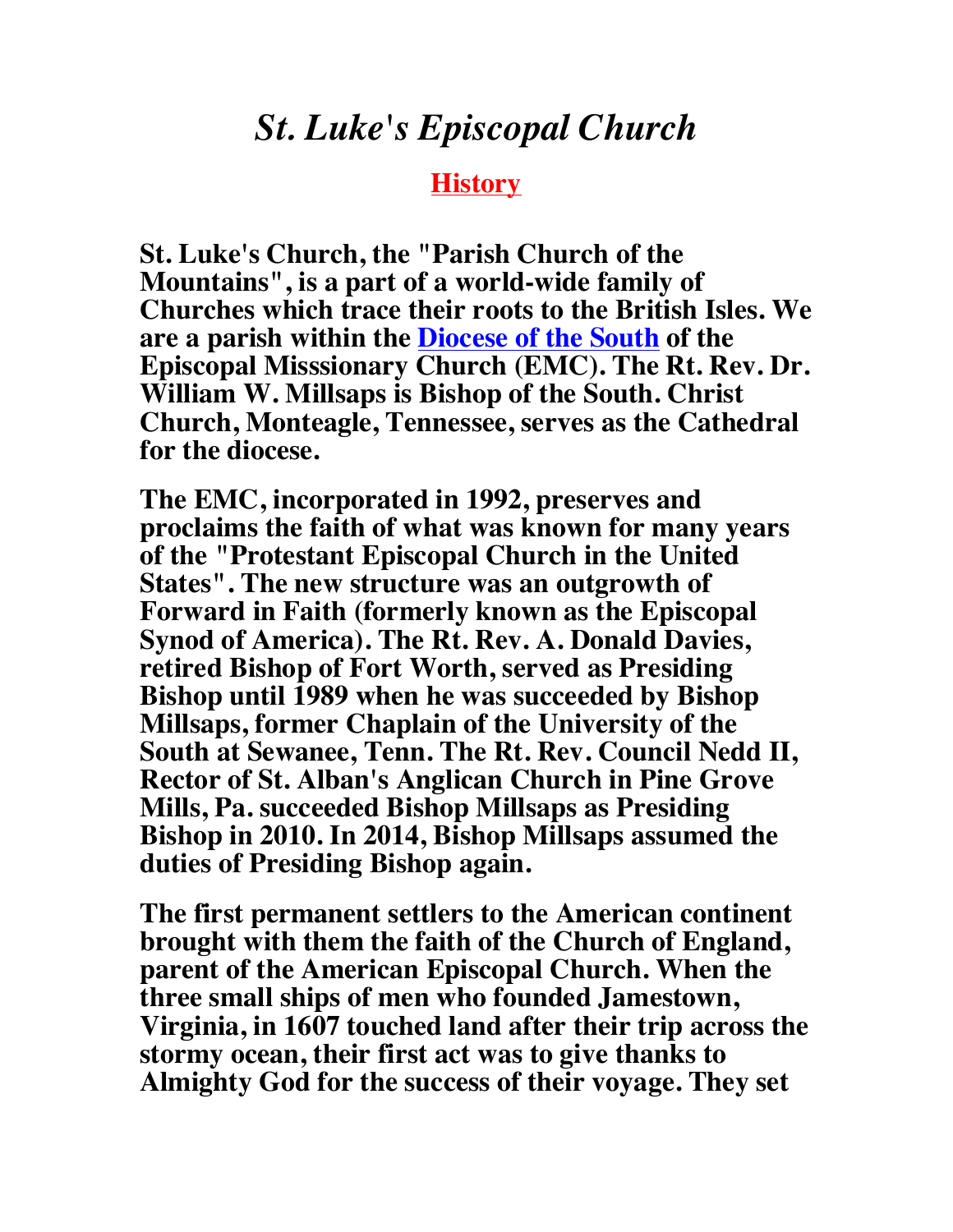**up a crude cross and altar and celebrated the Holy Communion at the point of land now known as Cape Henry and marked by a great cross.**

**At Jamestown the colonists immediately built a place of worship, where they "had daily Common Prayer, morning and evening, every Sunday two sermons, and every three months the Holy Communion." From this very small beginning the rites and worship of the Church of England as found in the Prayer Book spread throughout the colonial states.**

**After the American Revolution of 1776, the Church of England in America was completely disestablished and had to set about re-organizing its life and structure. Since two-thirds of the men who had signed the Declaration of Independence and most of those who drew up the federal Constitution were Churchmen, it was not strange that many of these same persons helped in this noble task of building into the new American Church their own ideas about democracy.**

**The first task was to secure bishops for the new church. The Rev. Samuel Seabury of Woodbury, Conneticut, was elected in 1783 as the Episcopal Church's first bishop. He was consecrated in Scotland in 1784, because English law still required him to take an oath of allegiance to the King, which he could not do. With the subsequent election and consecration of two more bishops, the American Episcopate was now firmly established. These three men made up the necessary number for consecrating additional bishops on these shores.**

**On July 28, 1789, the most important General Convention ever held by the Episcopal Church took**